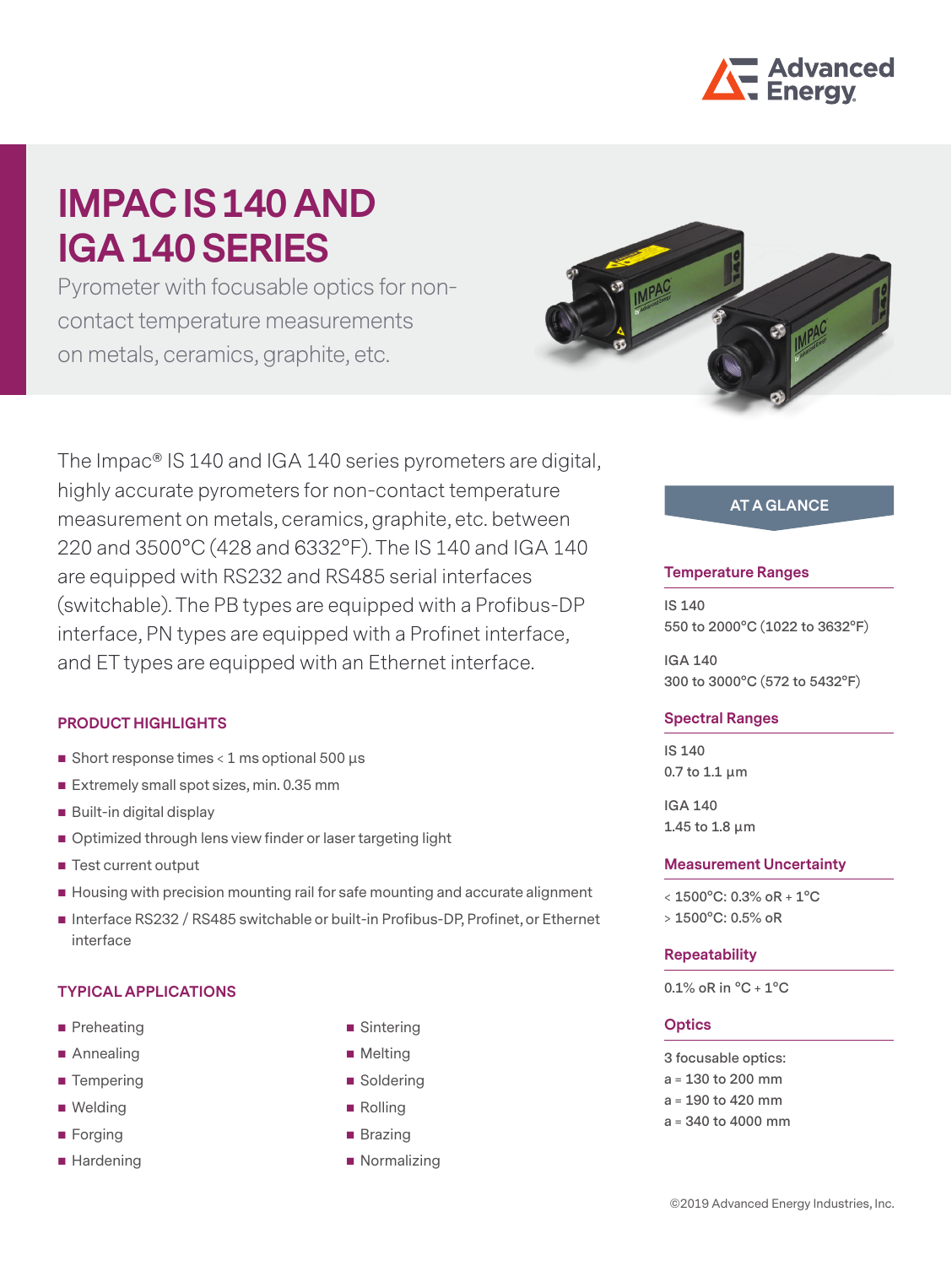# **TECHNICAL DATA**

| <b>Measurement Specifications</b>                                                      |                                                                                                               |                                                                                       |  |  |
|----------------------------------------------------------------------------------------|---------------------------------------------------------------------------------------------------------------|---------------------------------------------------------------------------------------|--|--|
| <b>Temperature Ranges</b>                                                              | See reference numbers, other temperature ranges on request                                                    |                                                                                       |  |  |
| Sub Range                                                                              |                                                                                                               | Any range adjustable within the temperature range, minimum span 51°C                  |  |  |
| Signal Processing                                                                      |                                                                                                               | Photoelectric current, digitized immediately                                          |  |  |
| <b>Spectral Ranges</b>                                                                 | IS 140 (all versions): 0.7 to 1.1 μm                                                                          |                                                                                       |  |  |
|                                                                                        | IGA 140 (all versions): 1.45 to 1.8 µm                                                                        |                                                                                       |  |  |
| Resolution                                                                             | $0.1$ °C on interface                                                                                         |                                                                                       |  |  |
|                                                                                        | < 0.1% of the adjusted temperature sub range at the analog output                                             |                                                                                       |  |  |
| Emissivity $\varepsilon$                                                               |                                                                                                               | 10.0 to 100.0% adjustable via interface in steps of 0.1%                              |  |  |
| <b>Measurement Uncertainty</b>                                                         | Below 1500°C                                                                                                  | 0.3% of reading in $^{\circ}$ C + 1 $^{\circ}$ C                                      |  |  |
| $(\epsilon = 1, t_{90} = 1 s, T_{amb} = 23^{\circ}C)$                                  |                                                                                                               | 0.5% of reading in °C                                                                 |  |  |
|                                                                                        | Above 1500°C                                                                                                  | 0.8 % of reading in $^{\circ}$ C (T <sub>amb</sub> = 15 to 30 °C)                     |  |  |
|                                                                                        |                                                                                                               | 1.2% of reading in $^{\circ}$ C (T <sub>amb</sub> = 0 to 15 or 30 to 70 $^{\circ}$ C) |  |  |
| Repeatability<br>$(\epsilon = 1, t_{90} = 1 \text{ s}, T_{amb} = 23^{\circ} \text{C})$ | 0.1% of measured value in ${}^{\circ}C + 1{}^{\circ}C$                                                        |                                                                                       |  |  |
| Response Time t <sub>90</sub>                                                          | < 1 ms, adjustable up to 10 s ("L" temperature ranges: with dynamical adaption at low signal levels)          |                                                                                       |  |  |
| Sighting                                                                               | Through lens view finder or laser targeting light (max. power level < 1 mW, I = 630 to 680 nm, CDRH class II) |                                                                                       |  |  |

| Communication and Interface Specifications |                                                                                                                                                                                                                                         |  |  |
|--------------------------------------------|-----------------------------------------------------------------------------------------------------------------------------------------------------------------------------------------------------------------------------------------|--|--|
| Analog Output                              | Linear 0 to 20 mA or 4 to 20 mA, DC, switchable; load max, 500 Ohm                                                                                                                                                                      |  |  |
| <b>Test Current Output</b>                 | Fixed 10 mA (for 0 to 20 mA analog output) or fixed 12 mA (for 4 to 20 mA analog output)                                                                                                                                                |  |  |
| Serial Interface                           | Switchable inside the pyrometer: RS232 or RS485 addressable, half duplex; baud rate up to 115 kBd<br>Alternatively: Profibus, Profinet, or Ethernet                                                                                     |  |  |
| Maximum Value Storage                      | Single or double storage; cleared by: preselected time interval; external deletion contact or via digital<br>interface; automatically with the next measuring object                                                                    |  |  |
| Parameters                                 | Adjustable at the instrument or via serial interface: emissivity; response time; analog output; address; baud<br>rate; waiting period $t_w$ ; temperature unit °C or °F; setting of the maximum value storage; temperature sub<br>range |  |  |

| <b>Electrical Specifications</b> |                                                                                              |  |  |  |
|----------------------------------|----------------------------------------------------------------------------------------------|--|--|--|
| Power Supply                     | 24 V AC/DC (14 to 30 V AC/DC) (AC: 48 to 62 Hz)                                              |  |  |  |
| Power Consumption                | Max 2 VA                                                                                     |  |  |  |
| Isolation                        | Power supply, analog output, and digital interface are galvanically isolated from each other |  |  |  |

| <b>Environmental Specifications</b> |                                                             |  |  |  |  |
|-------------------------------------|-------------------------------------------------------------|--|--|--|--|
| <b>Protection Class</b>             | IP65 (DIN 40 050)                                           |  |  |  |  |
| <b>Ambient Temperature</b>          | 0 to 70 $\degree$ C (32 to 158 $\degree$ F) at housing      |  |  |  |  |
| Storage Temperature                 | $-20$ to $80^{\circ}$ C ( $-4$ to $176^{\circ}$ F)          |  |  |  |  |
| Weight                              | $\approx$ 550 g ( $\approx$ 1.21 lbs)                       |  |  |  |  |
| CE Label                            | According to EU directives about electromagnetical immunity |  |  |  |  |

**1** MB is a shortcut used for temperature range (in German: Messbereich).

The determination of the technical data of this pyrometer is carried out in accordance with VDI/VDE IEC TS 62942-2, the calibration / adjustment in accordance with VDI/VDE 3511, Part 4.4.

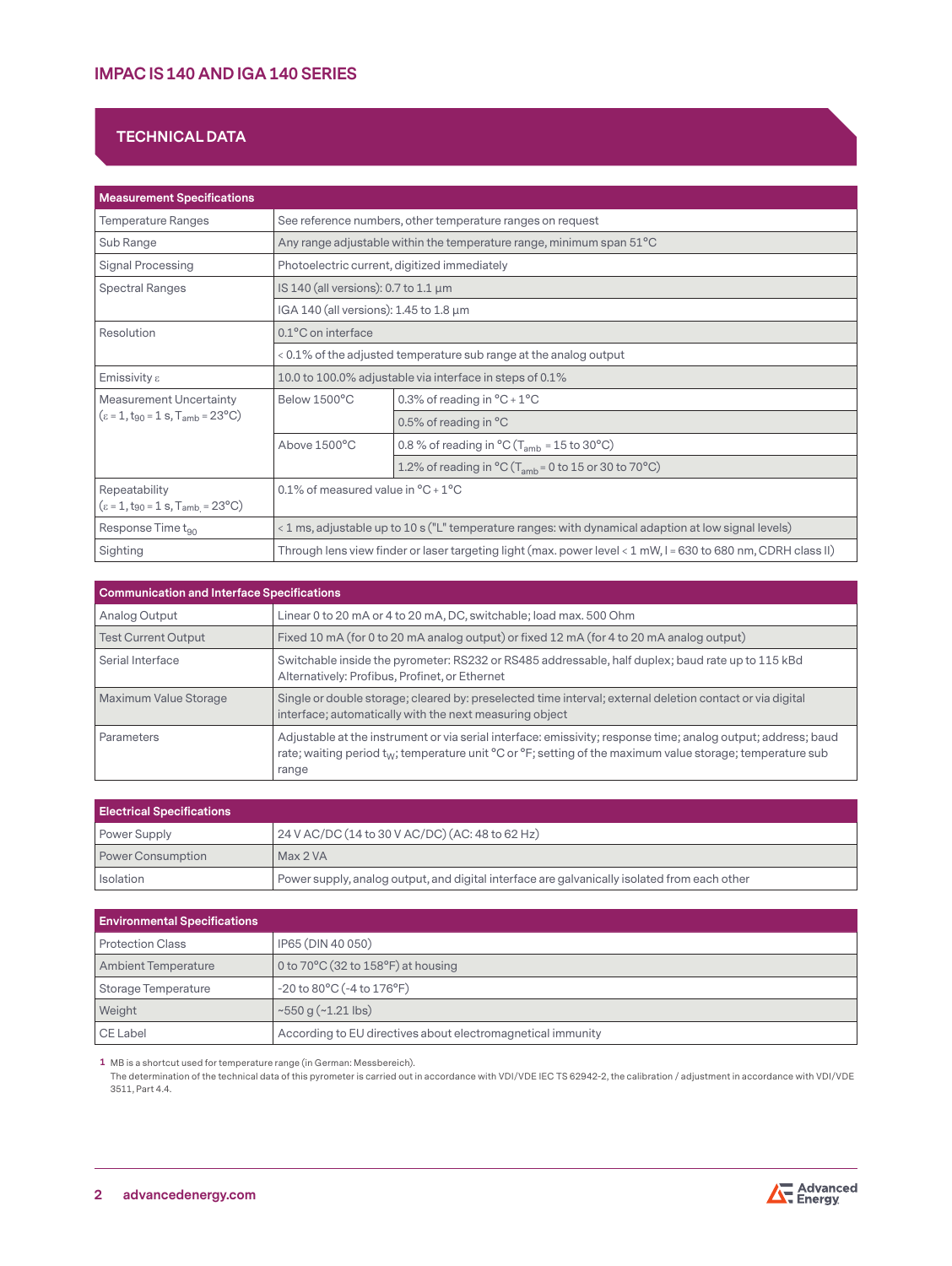# **DIMENSIONS**

### **Pyrometer With Through Lens Viewfinder**



#### **Pyrometer With Laser Targeting Light**



# **Straight Profibus, Profinet, or Ethernet Connector Angled Profibus, Profinet, or Ethernet Connector**





Dimensions in mm

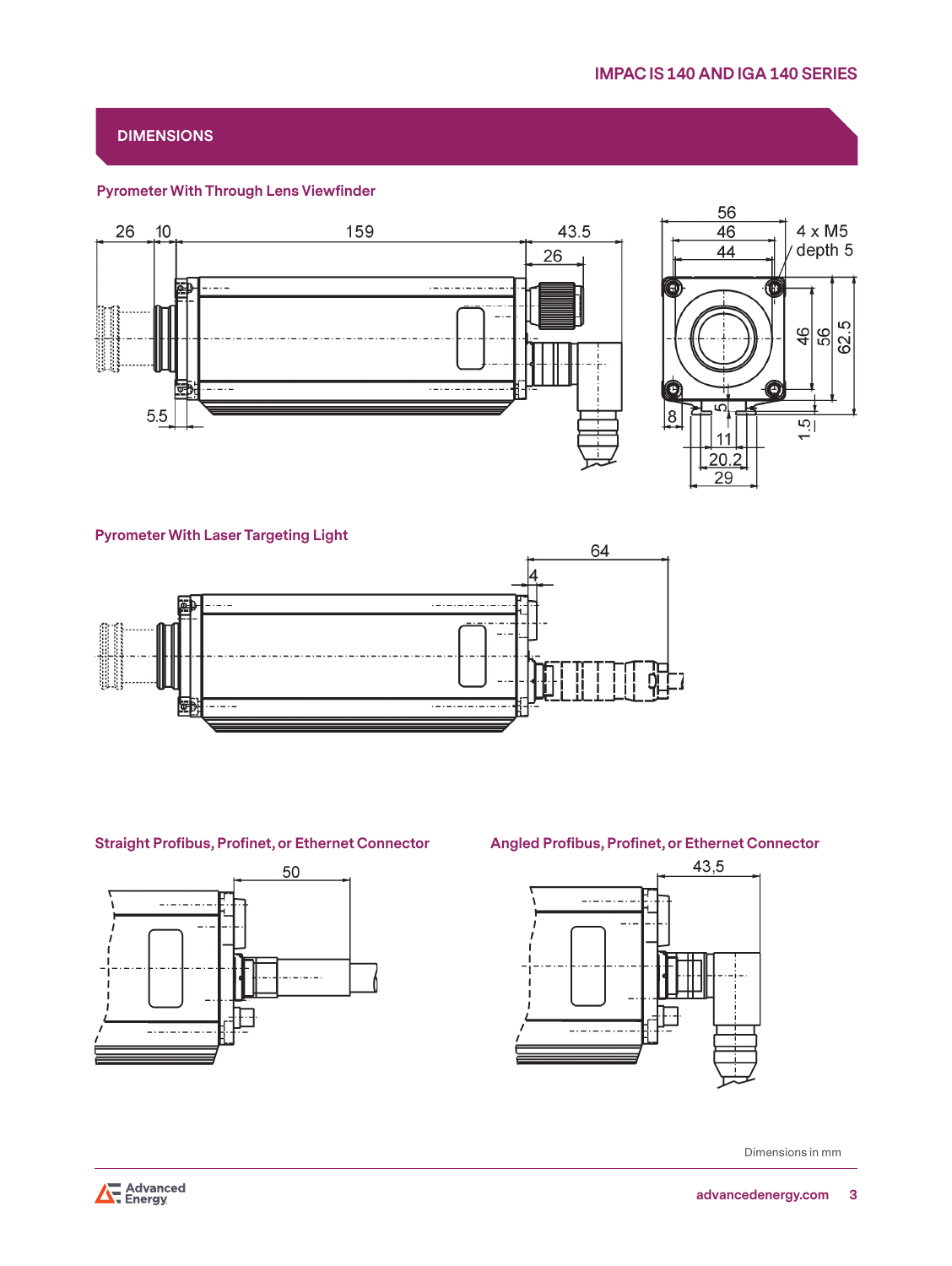# **IMPAC IS 140 AND IGA 140 SERIES**

## **OPTICS**

| IS 140 and IGA 140 Focusable Optics <sup>1</sup> |                              |                            |  |
|--------------------------------------------------|------------------------------|----------------------------|--|
| <b>Optics</b>                                    | Measuring<br>Distance a [mm] | <b>Spot Size M</b><br>[mm] |  |
| $\mathbf{1}$                                     | 130                          | 0.35                       |  |
|                                                  | 160                          | 0.5                        |  |
|                                                  | 200                          | 0.7                        |  |
| $\overline{2}$                                   | 190                          | 0.5                        |  |
|                                                  | 300                          | 0.8                        |  |
|                                                  | 420                          | 1.3                        |  |
| 3                                                | 340                          | 0.9                        |  |
|                                                  | 2000                         | 6.5                        |  |
|                                                  | 4000                         | 15                         |  |

The series 140 pyrometers are available with 3 different focusable optics. They offer the smallest possible spot size at any distance. The adjustment can be done easily without additional tools with help of the "turn and clamp" mechanism (one hand).

The spot sizes are shown in the table (all distances are measured from the front of the lens). The different optics are exchangeable without recalibration of the pyrometer. For spot sizes between those in the table, values can be found by interpolation.



**1** Aperture D (depends on the objective distance):Basic temperature range up to 1500°C: 14 to 16 mm; Basic temperature range above 1500°C: 8 to 9 mm

### **SIGHTING OPTIONS**

For exact aiming to the object, different alignment systems are available:

- **Laser targeting light: the laser targeting light is a red laser beam used to align the pyrometer to a target. The laser** marks the center of the measuring spot. The laser targeting light can be used during operation without effecting the measurement.
- **Through lens view finder: the view finder can be used to align the measured object through direct observation.** The view finder is true-sided and parallax-free; a circle marks the position of the measuring area.



### **Pyrometer With Laser Targeting Light Pyrometer With Through Lens View Finder**



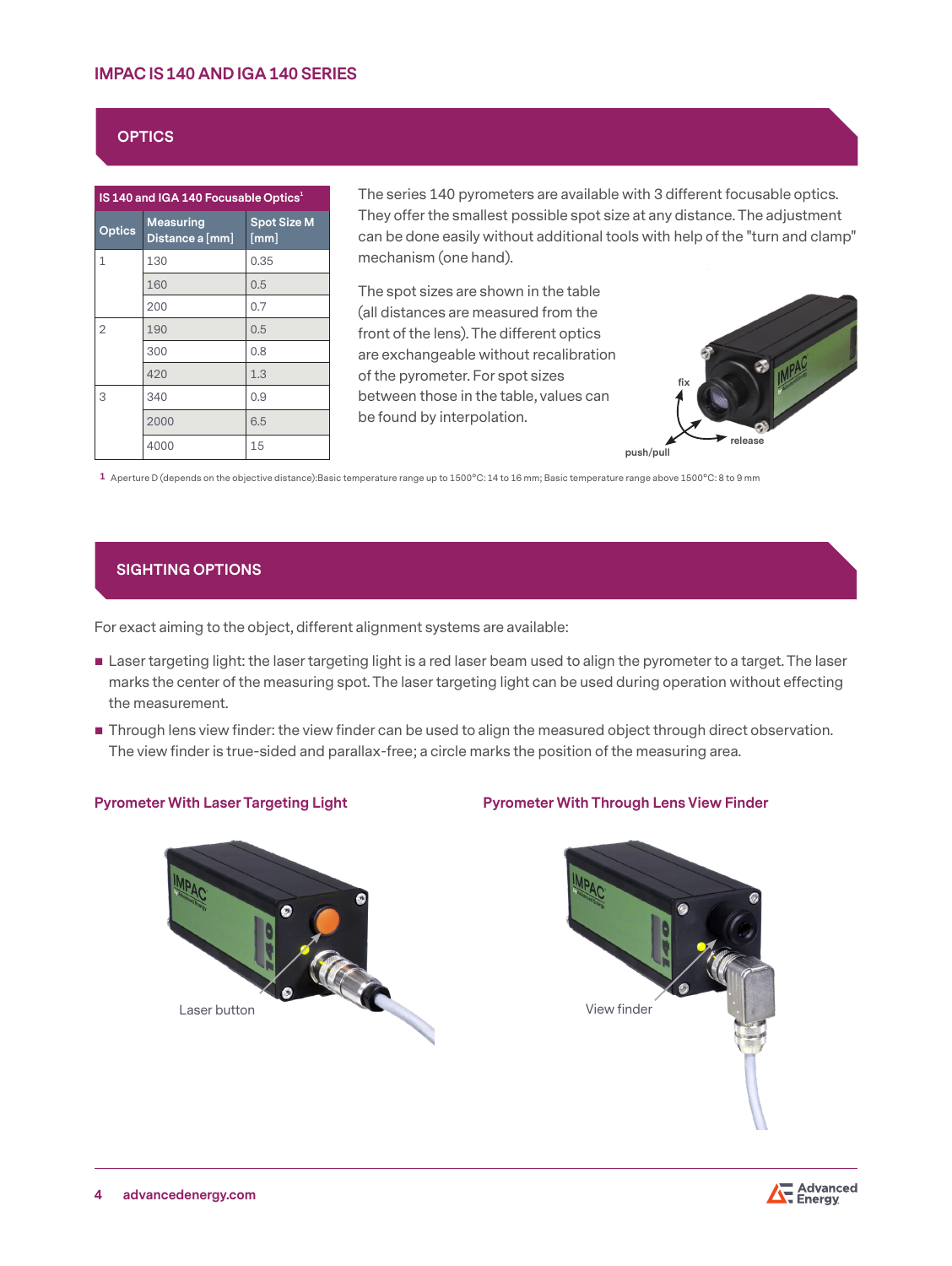# **PROFIBUS, PROFINET, AND ETHERNET INTERFACE**

Alternatively to the RS232/RS485 interface, the pyrometers are also available with built in Profibus-DP (PB types), Profinet (PN types) or Ethernet (ET types) interface. The PB and PN types can easily be integrated in existing Profibus and Profinet systems, respectively. The GSD (Profibus) and GSDML (Profinet) files are part of standard delivery and offer a selection of five different module configurations corresponding to your requirements. The project planning can be done with any project tool.



# **PROFIBUS, PROFINET, AND ETHERNET REFERENCE NUMBERS**

| IS 140 - PB. - PN. and - ET           |                        |                    |                        |                    |                        |                    |                          |
|---------------------------------------|------------------------|--------------------|------------------------|--------------------|------------------------|--------------------|--------------------------|
| <b>MB</b><br><b>Temperature Range</b> |                        | <b>Profibus DP</b> |                        | <b>Profinet</b>    |                        | <b>Ethernet</b>    |                          |
|                                       | <b>Targeting Light</b> | <b>View Finder</b> | <b>Targeting Light</b> | <b>View Finder</b> | <b>Targeting Light</b> | <b>View Finder</b> |                          |
| 550 to $1400^{\circ}$ C               | 14                     | 3876100            | 3876110                | 3908100            | 3908110                | 3912100            | 3912110                  |
| 600 to 1600°C                         | 16                     | 3876120            | 3876130                | 3908120            | 3908130                | 3912120            | 3912130                  |
| 650 to 1800°C                         | 18                     | 3876140            | 3876150                | 3908140            | 3908150                | 3912140            | 3912150                  |
| 750 to 2500 °C                        | 25                     | 3876160            | 3876170                | 3908160            | 3908170                | 3912160            | 3912170                  |
| $900$ to $3300^{\circ}$ C             | 33                     | 3876180            | 3876190                | 3908180            | 3908190                | 3912180            | 3912190                  |
| 550 to 1800 °C                        | <b>18L</b>             | 3876200            | 3876210                | 3908200            | 3908210                | 3912200            | 3912210                  |
| 1100 to 3500°C                        | 35L                    | 3876280            | 3876290                | -                  | $\sim$                 |                    | $\overline{\phantom{a}}$ |

# **IGA 140 -PB, -PN, and -ET**

| <b>MB</b><br>Temperature Range |                        | <b>Profibus DP</b> |                        | <b>Profinet</b>    |                        | <b>Ethernet</b>    |         |
|--------------------------------|------------------------|--------------------|------------------------|--------------------|------------------------|--------------------|---------|
|                                | <b>Targeting Light</b> | <b>View Finder</b> | <b>Targeting Light</b> | <b>View Finder</b> | <b>Targeting Light</b> | <b>View Finder</b> |         |
| 300 to 1300 °C                 | 13                     | 3876300            | 3876310                | 3908300            | 3908310                | 3912300            | 3912310 |
| 350 to 1800°C                  | 18                     | 3876320            | 3876330                | 3908320            | 3908330                | 3912320            | 3912330 |
| 450 to 2500 °C                 | 25                     | 3876340            | 3876350                | 3908340            | 3908350                | 3912340            | 3912350 |
| $250$ to $1350$ <sup>o</sup> C | 13.5L                  | 3876360            | 3876370                | 3908360            | 3908370                | 3912360            | 3912370 |
| 300 to 2000 °C                 | 20L                    | 3876380            | 3876390                | 3908380            | 3908390                | 3912380            | 3912390 |
| 350 to 2500°C                  | 25L                    | 3876400            | 3876410                | 3908400            | 3908410                | 3912400            | 3912410 |

#### **Connection Cables**

A connection cable for power supply and analog output is not included in scope of delivery and must be ordered separately. The Profibus, Profinet, or Ethernet cables are customer provided.

#### **Ordering Notes**

When ordering please specify the following:

- One focusable optics
- $\blacksquare$  If required, the adjustment of a sub range
- Analog output: 0 to 20 mA or 4 to 20 mA

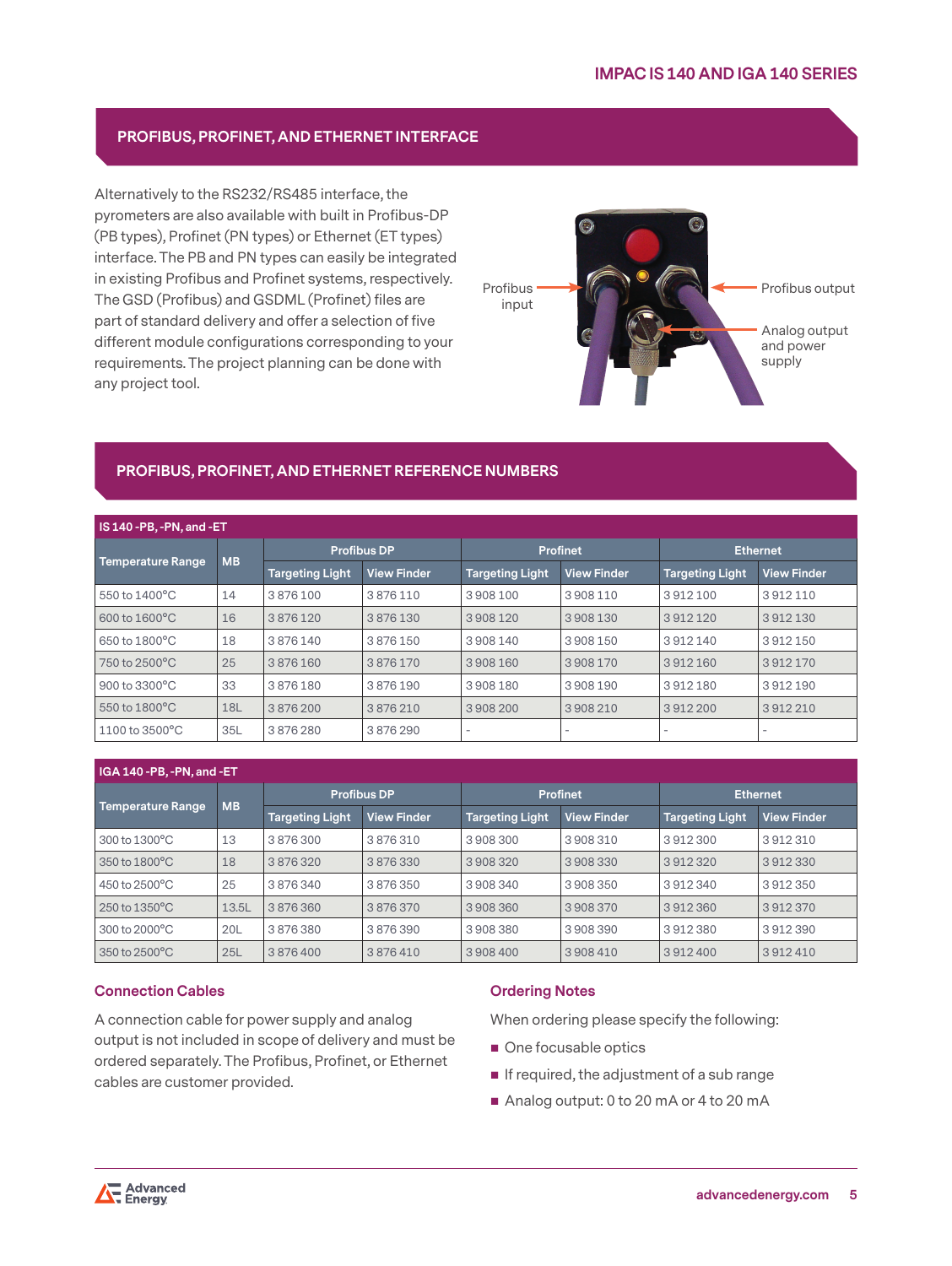# **REFERENCE NUMBERS**

| <b>IS 140</b>            |                  |                          |                          |  |
|--------------------------|------------------|--------------------------|--------------------------|--|
| <b>Temperature Range</b> | <b>MB</b>        | <b>Targeting Light</b>   | <b>View Finder</b>       |  |
| 550 to 1400°C            | 14               | 3875100                  | 3875110                  |  |
| 600 to 1600°C            | 16               | 3875120                  | 3875130                  |  |
| 650 to 1800°C            | 18               | 3875140                  | 3875150                  |  |
| 750 to 2500°C            | 25               | 3875160                  | 3875170                  |  |
| 900 to 3300°C            | 33               | 3875180                  | 3875190                  |  |
| 550 to 1800°C            | 18L              | 3875200                  | 3875210                  |  |
| 650 to 1400°C            | $14^{1}$         | 3875290                  | $\overline{\phantom{a}}$ |  |
| 750 to 3500°C            | 35L              | $\overline{\phantom{a}}$ | 3875270                  |  |
| 1100 to 3500°C           | 35L <sup>2</sup> | $\overline{\phantom{a}}$ | 3875280                  |  |
| 1000 to 2000°C           | 20 <sup>3</sup>  | 3875240                  | $\overline{\phantom{a}}$ |  |

**1** Forging version

**2** 0.676 µm version

**3** 0.55 µm version

| <b>IGA 140</b>            |           |                        |                    |
|---------------------------|-----------|------------------------|--------------------|
| <b>Temperature Range</b>  | <b>MB</b> | <b>Targeting Light</b> | <b>View Finder</b> |
| 300 to 1300°C             | 13        | 3875300                | 3875310            |
| 350 to 1800°C             | 18        | 3875320                | 3875330            |
| 450 to 2500°C             | 25        | 3875340                | 3875350            |
| $220$ to $1500^{\circ}$ C | 11.5L     | 3875440                |                    |
| 250 to 1350°C             | 13.5L     | 3875360                | 3875370            |
| 300 to 2000 °C            | 20L       | 3875380                | 3875390            |
| 350 to 2500°C             | 25L       | 3875400                | 3875410            |
| 300 to 3000 °C            | 30L       |                        | 3875470            |

# **Scope of Delivery**

Pyrometer with one optics, works certificate, InfraWin operating and analyzing software.

# **Ordering Notes**

When ordering please select one focusable optics. A connection cable (and a video cable for the instruments with video module) is not included in scope of delivery and and has to be ordered separately.

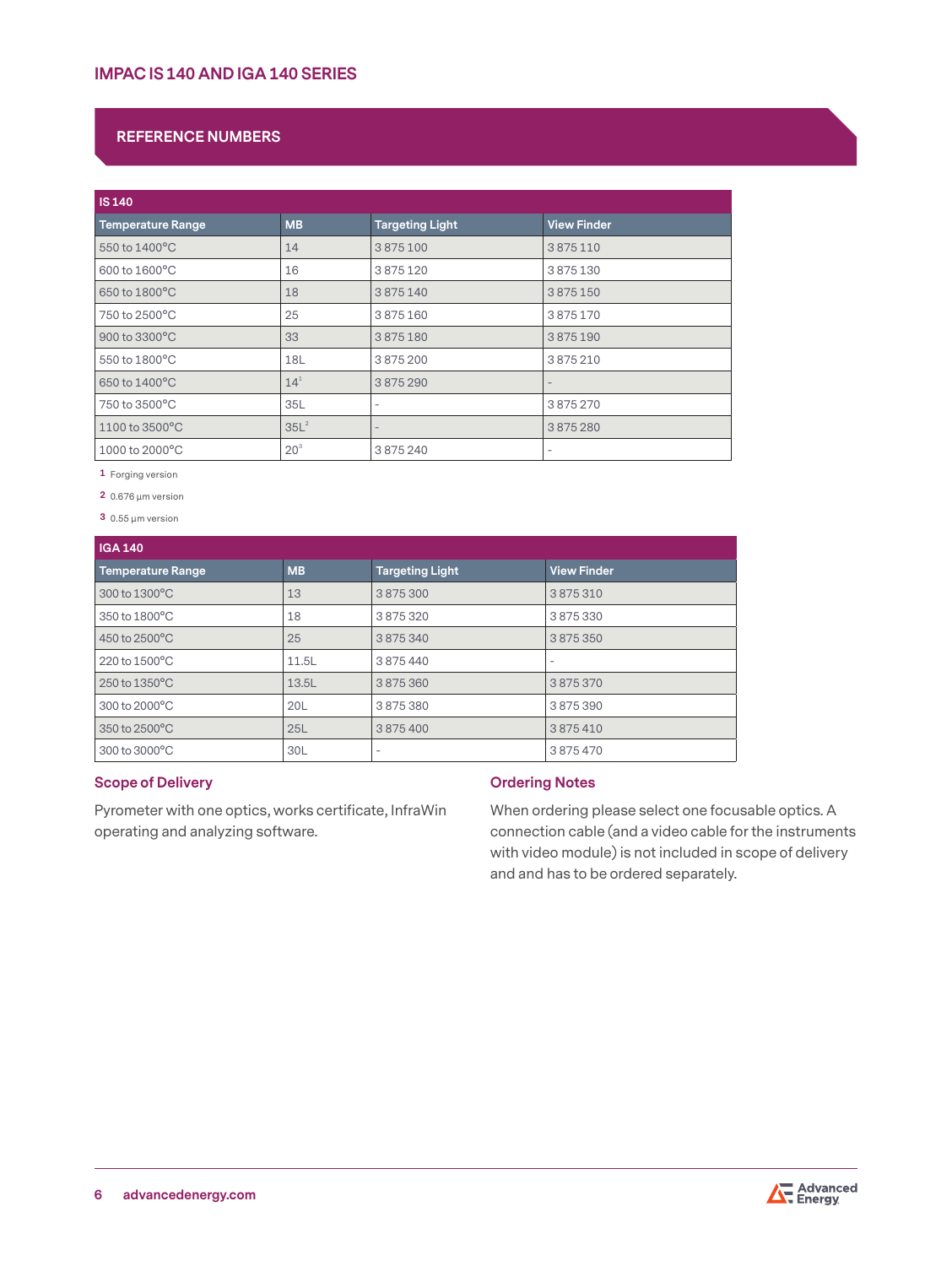# **ACCESSORIES**

| <b>PN</b>     | <b>Description</b>                                                                                                              |
|---------------|---------------------------------------------------------------------------------------------------------------------------------|
| 3820330       | Connection cable, 5 m, straight connector                                                                                       |
| 3820500       | Connection cable, 10 m, straight connector                                                                                      |
| 3 820 510     | Connection cable, 15 m, straight connector                                                                                      |
| 3820810       | Connection cable, 20 m, straight connector                                                                                      |
| 3820820       | Connection cable, 25 m, straight connector                                                                                      |
| 3820520       | Connection cable, 30 m, straight connector                                                                                      |
| 3820340       | Connection cable, 5 m, 90° connector                                                                                            |
| 3820530       | Connection cable, 10 m, 90° connector                                                                                           |
| 3820540       | Connection cable, 15 m, 90° connector                                                                                           |
| 3820830       | Connection cable, 20 m, 90° connector                                                                                           |
| 3820840       | Connection cable, 25 m, 90° connector                                                                                           |
| 3820550       | Connection cable, 30 m, 90° connector                                                                                           |
| 3820740       | Connection cable, 5 m, straight connector, temperature resistant up to 200°C                                                    |
| 3820750       | Connection cable, 5 m, 90° connector, temperature resistant up to 200°C                                                         |
| 3852290       | Power supply NG DC for DIN rail mounting; 100 to 240 VAC $\Rightarrow$ 24 VDC, 1 A                                              |
| 3890650       | DA 4000: LED-display, 2-wire power supply, 2 limit switches (relay contacts), 230 VAC                                           |
| 3890560       | DA 6000-N: LED digital display with digital input RS232 and possibility for pyrometer parameter settings                        |
| 3890520       | DA 6000: LED digital display, digital and analog input, 2 limit switches, maximum value storage, analog output, RS232           |
| 3826500       | HT 6000: portable battery driven indicator and instrument for pyrometer parameter settings; RS232 / RS485                       |
| 3843520       | SCA 140, Ruggest scanner with quartz glass window (scanning angle adjustable 0 to 12°, scanning frequency adjustable 1 to 5 Hz) |
| 3835290       | Air purge for scanner SCA 140                                                                                                   |
| 3834280       | Adjustable mounting angle                                                                                                       |
| 3 8 3 4 2 7 0 | Ball and socket mounting                                                                                                        |
| 3835230       | Air purge                                                                                                                       |
| 3897290       | Cooling jacket, stainless steel                                                                                                 |
| 3835060       | Air purge for cooling jacket                                                                                                    |
| 3834200       | Ball and socket mounting for cooling jacket                                                                                     |
| 3835450       | 90° mirror with quartz glass window                                                                                             |

# **CONNECTION CABLES FOR INSTRUMENTS WITH PROFIBUS, PROFINET, OR ETHERNET INTERFACE**

| <b>PN</b> | <b>Description</b>                                                                        |
|-----------|-------------------------------------------------------------------------------------------|
| 3821070   | Connection cable (cables for power supply and analog output), 5 m, with angled connector  |
| 3821080   | Connection cable (cables for power supply and analog output), 10 m, with angled connector |
| 3821090   | Connection cable (cables for power supply and analog output), 15 m, with angled connector |
| 3821100   | Connection cable (cables for power supply and analog output), 30 m, with angled connector |